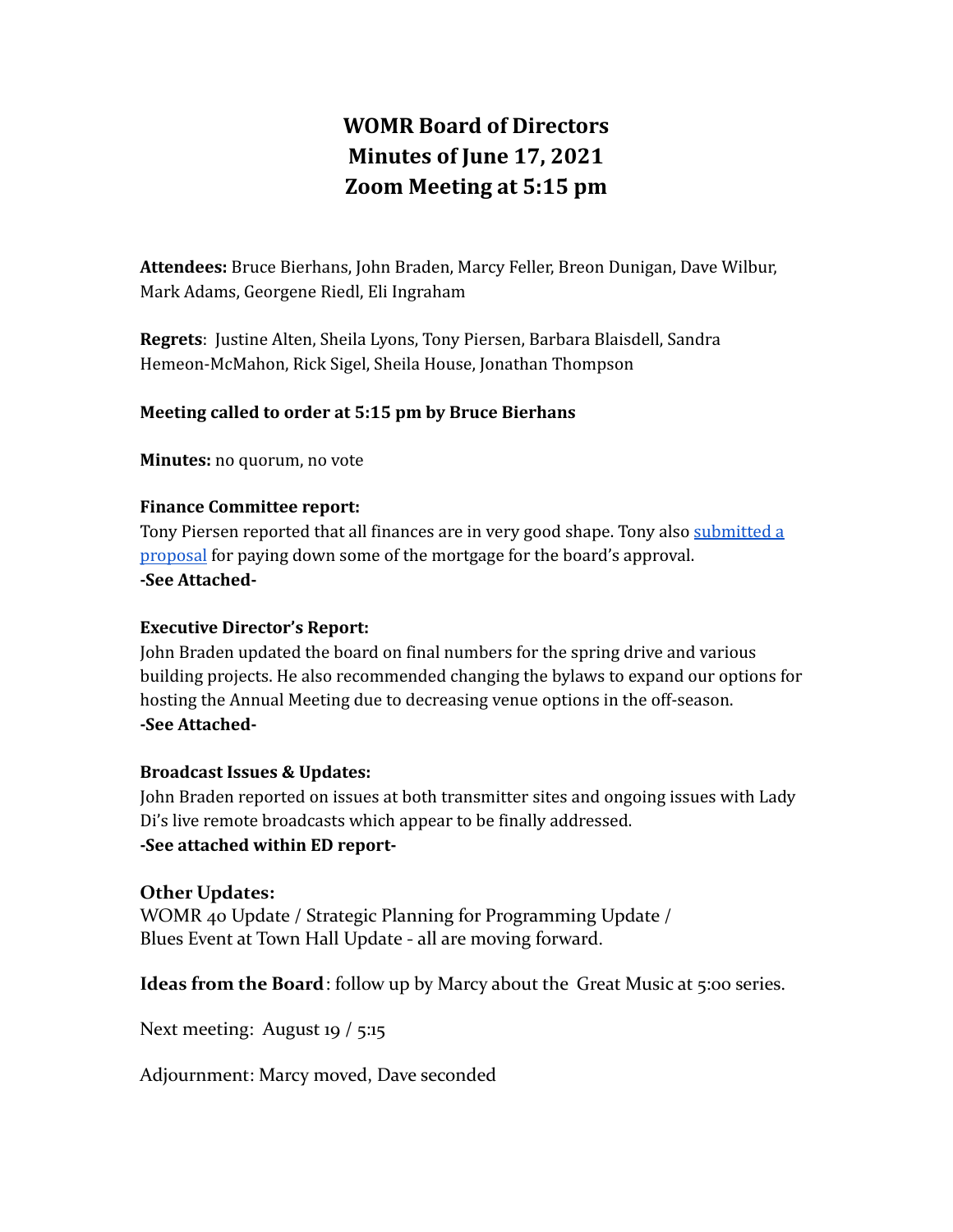### **FinCom Report for June 17, 2021**

Not much to report, all a little boring: Record level of reserves - Over 300k, stop snoring! Excellent levels for pledge and donation - people love us, no consternation! Even without third quarter variance analyses, clearly in a good place; Back on track with space rent and vinyl sales, did we win the race?

Tony Pierson's treasurer report is also his first entry to the Outermost Poetry Contest.

#### **Accounts Overview**

Your last Consumer Internet Banking login was on Monday, Jun 7, 2021.

Deposit Available Balance **Current Balance**  $\boxdot$ 310,457.22 NON PERS MONEY MKT, \*1966 310,457.22 NON PROFIT ORG NOW, \*1429 136,299.51 136,299.51 \$446,756.73 **Total Deposit:** \$446,756.73

Customize your accounts

How Do I... Terms FAQs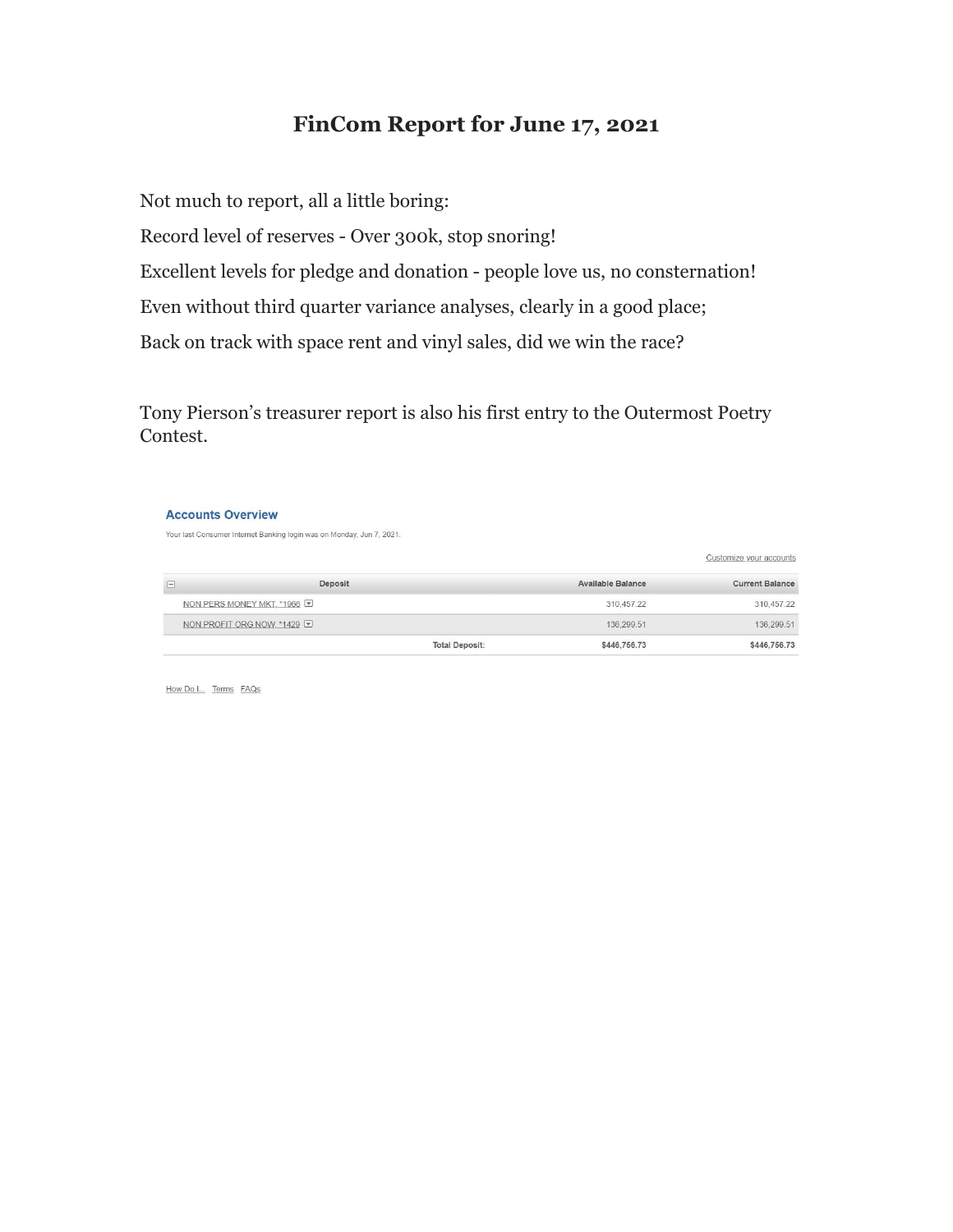# **Report of the Executive Director Meeting of the Board of Directors WOMR/WFMR Thursday, June 17, 2021**

### **Spring Pledge Drive as of April 20:**

As of June 1st all donations are applied to the summer pledge drive. In addition, renewal reminders are being sent to members whose membership expires in the summer. The final numbers for the spring drive are as follows:

On air: \$89,845 (goal was \$65,000) Direct appeal: \$19,985 (goal was \$11,500) Total: \$109,830 (goal total: \$76,500)

### **Staff and Reopening:**

Matthew has been back in the office since the third week of May. Chris Boles will be on vacation June 27 thru July 3rd. The staff has July 5th off.

Reopening the building to yoga classes and visits from the public has gone well. We're also back to recording talk shows in the Susan Lindquist Studio.

### **Update on Building Projects:**

Although the Historic Commission approved the door replacement project on April 6th, the project hasn't been started yet. I did speak to one of the employees of Swain Construction and was told the doors and the other two projects (roof tile replacement and ramp paint job) are on their radar and that they will be around as soon as they can.

Despite my reaching out to the fire suppression system contractor, I haven't heard from them since they responded to my email a couple of months ago. At this point I would like to wait until after the yoga season to re-engage.

A toilet on the first floor needs to be replaced and we are well on our way to completing that project. In addition, we finally found a contractor who will service our generators. Like the air conditioners, these are serviced annually.

**~** Submitted June 15, 2021 - John Braden, Executive Director